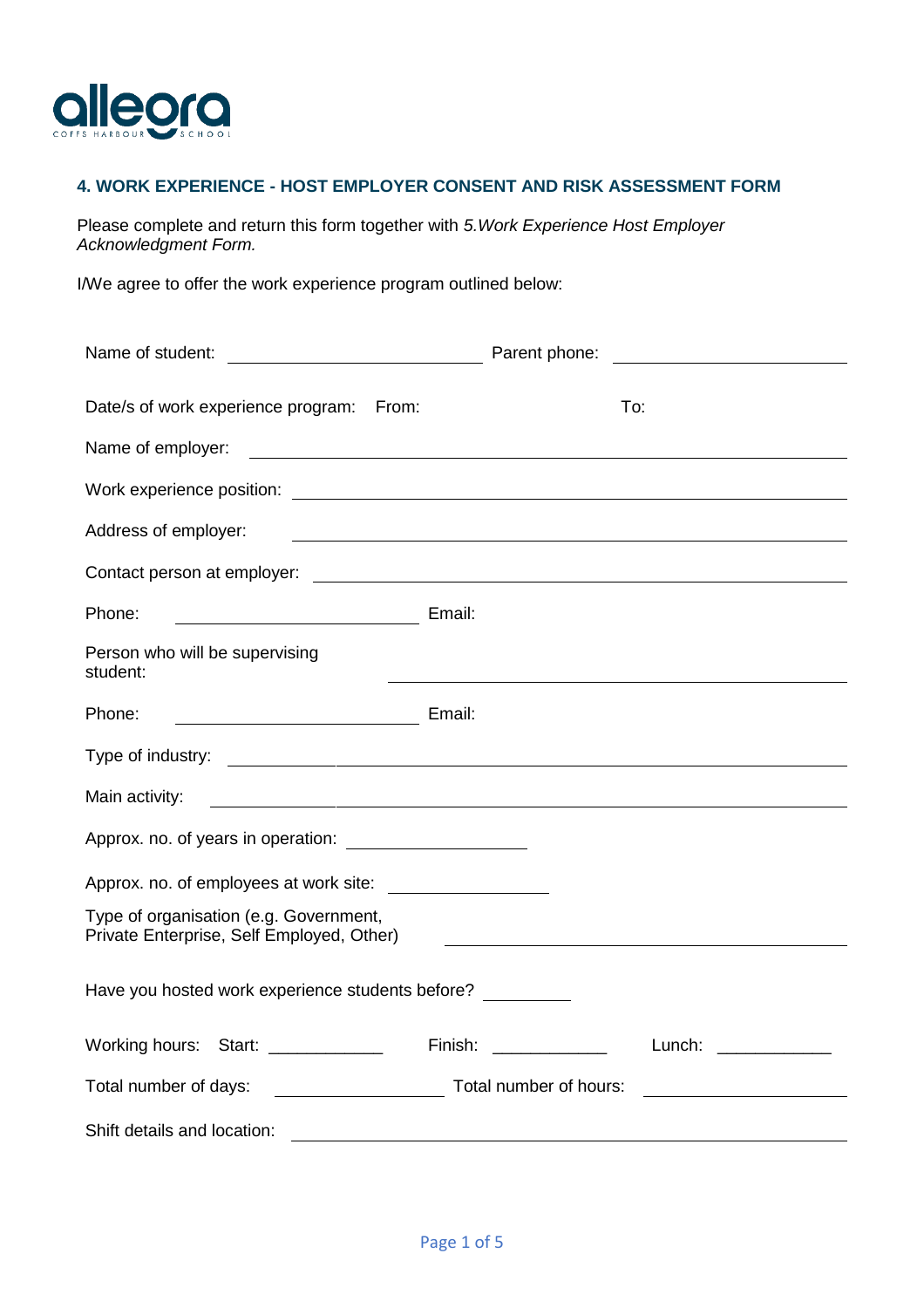

# PROGRAM OF ACTIVITIES - TASKS STUDENT IS LIKELY TO PERFORM:

(Try to be specific) Example: Shadow an architect; attend meetings/ site visits; student assignment involving CAD; use printers.

| Please tick if these are available to Essential:<br>the student: |        | $\Box$ First aid<br>facilities | Suitable<br>toilet facilities | Drinking<br>water |
|------------------------------------------------------------------|--------|--------------------------------|-------------------------------|-------------------|
|                                                                  | Other: | $\Box$ Lunch room              | Staff canteen<br>$\mathbf{L}$ | $\Box$ Lockers    |
|                                                                  |        |                                |                               |                   |
|                                                                  |        |                                |                               |                   |
|                                                                  |        |                                |                               |                   |
|                                                                  |        |                                |                               |                   |
|                                                                  |        |                                |                               |                   |
|                                                                  |        |                                |                               |                   |
|                                                                  |        |                                |                               |                   |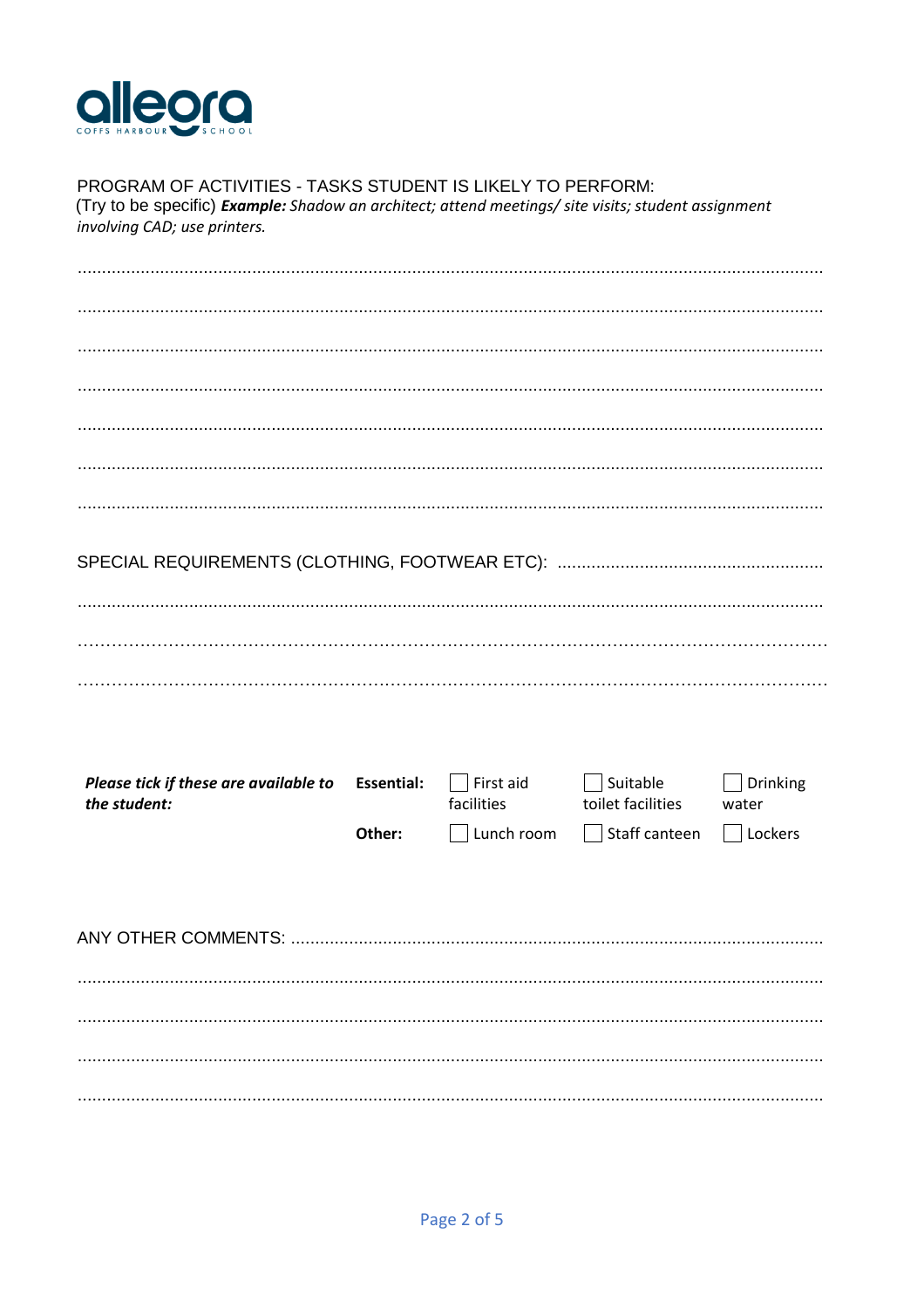

### **Host employer/workplace supervisor to complete the following declaration:**

- П I have read *8.Work Experience Learning Guide for Host Employers* and am aware of the host employer's rights and responsibilities outlined in it and the need to provide a safe and positive environment for the student, free from harassment and discrimination.
- $\Box$  I have read and understood the special responsibilities associated with working with children and young people as detailed in the section related to child protection on **page 5** of 8.*Work Experience Learning Guide for Host Employers*. I understand students must report incidents to their school.
- **I am not aware of anything in the background of any staff member or other person who will have close contact with the student that would preclude that staff member or person from working with children.**
- $\Box$  I will provide planned learning and skill development activities appropriate for the student under the supervision of myself or a capable and trustworthy employee briefed for the task.
- $\Box$  I confirm that the activities assigned are suitable for the student and that WHS risks have been assessed and managed in accordance with the requirements of the *Work Health and Safety Act 2011 (NSW)* and list of *Activities that are Prohibited or Need Special Consideration List* (Appendix 1 of *8.Work Experience Learning Guide for Host Employers*)
- $\Box$  I will check any health care concerns with the student and ensure they and their supervisor knows what to do in the case of a medical event i.e. where the student will keep their medication, e.g. an adrenaline auto-injector-EpiPen.
- $\Box$  I will consult and cooperate with the school and will notify the school immediately of any health and safety incidents involving a student while on placement, including near misses, to enable Allegra School Coffs Harbour to fulfil its WHS obligations.
- I will see that the student is first provided with a site-specific workplace induction and then with the appropriate information, П instruction, training, supervision (and personal protective equipment where needed) throughout the placement.
- $\Box$  I acknowledge that the student will not be paid in relation to the placement.
- I will notify the school if the student is ill, injured, absent without explanation or behaving inappropriately.  $\Box$
- I will notify the school immediately if I need to change sites, redirect students to another location or find asbestos on the site.  $\Box$
- $\Box$  I have informed employees of their responsibilities when working with children and young people.
- I am aware of the specific restrictions and prohibited activities for students and will ensure students are not asked to carry out any  $\Box$ of these activities.

#### **Signature of host employer/workplace supervisor Date**

**Print name Position**

| Version   | <b>Approved By</b> | <b>Approval Date</b> | Date of Effect | <b>Sections Modified/notes</b>                            |  |
|-----------|--------------------|----------------------|----------------|-----------------------------------------------------------|--|
| Original  | Principal          | 06/02/2020           | 06/02/2020     | Utilises AIS NSW Format along with NSW DET Public Schools |  |
| Version 1 | Principal          | 05/06/2020           | 05/06/2020     | Changes to format and other minor changes                 |  |
| Version 2 | Principal          | 28/04/2022           | 28/04/2022     | Header/footers changed to New logo & minor formatting     |  |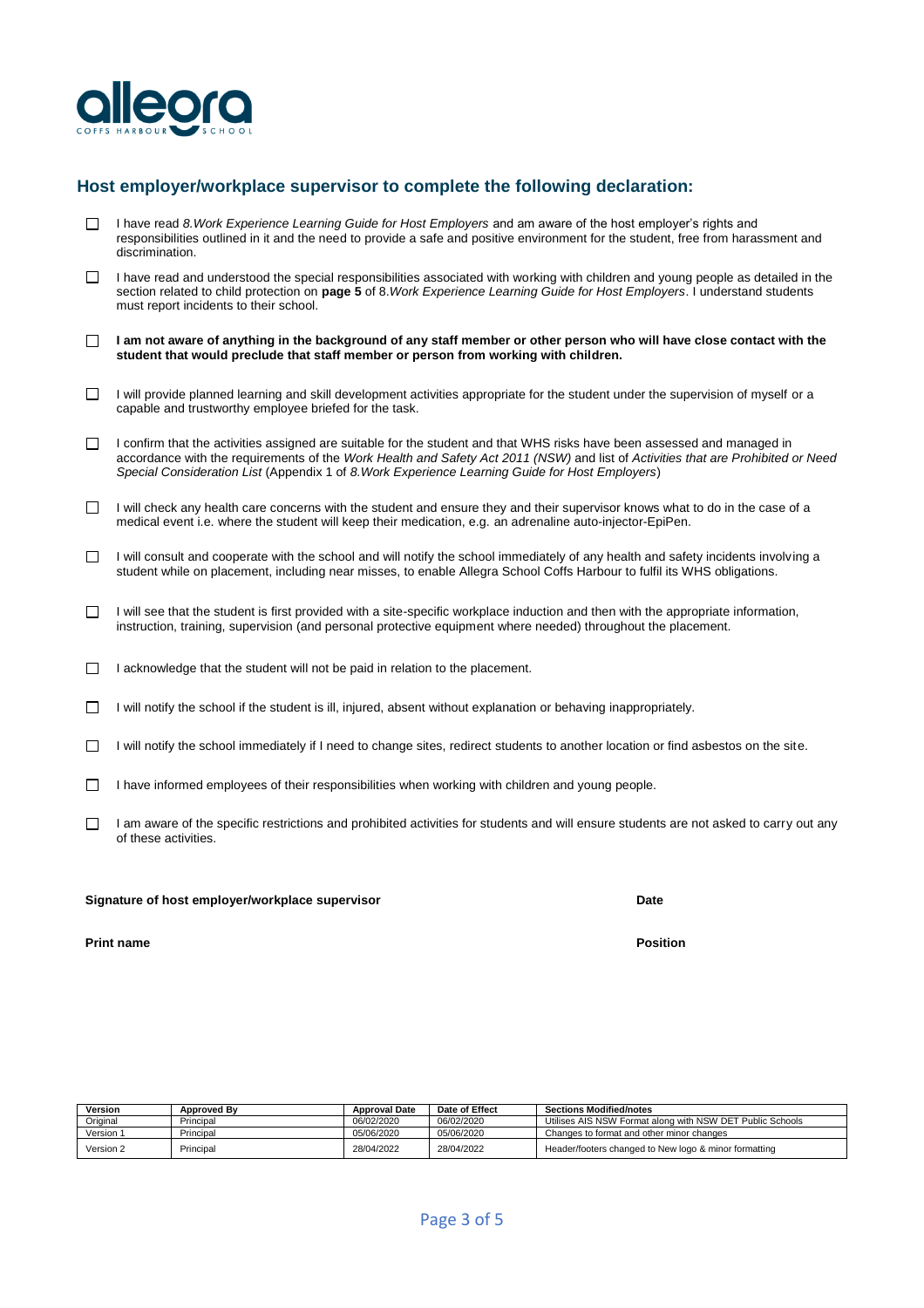

## **Host Employer Student Risk Management Plan**

An assessment of risk that a student may face in your workplace and how the risks will be managed either through elimination or mitigation, will assist you in minimising the risk of harm to students and your ability to comply with legislation.

In assessing risk, please consider the likelihood and severity of injury and how you can eliminate or mitigate this risk through your induction and supervision processes. This will help you meet your responsibilities under the Work Health and Safety Legislation.

We ask that you carefully consider the risks that a student may face in your organisation while doing their work and that you ensure that our school has enough information to know what is planned for our student's work experience.

We will look at this Risk Management Plan along with your Program of Activities outlined in the *4.Host Employer Consent and Risk Assessment Form*. This will help us to assess the suitability of this workplace learning opportunity and our duty of care.

We understand that you may need to change activities and ask that you contact the school if these changes are significant or involve risk.